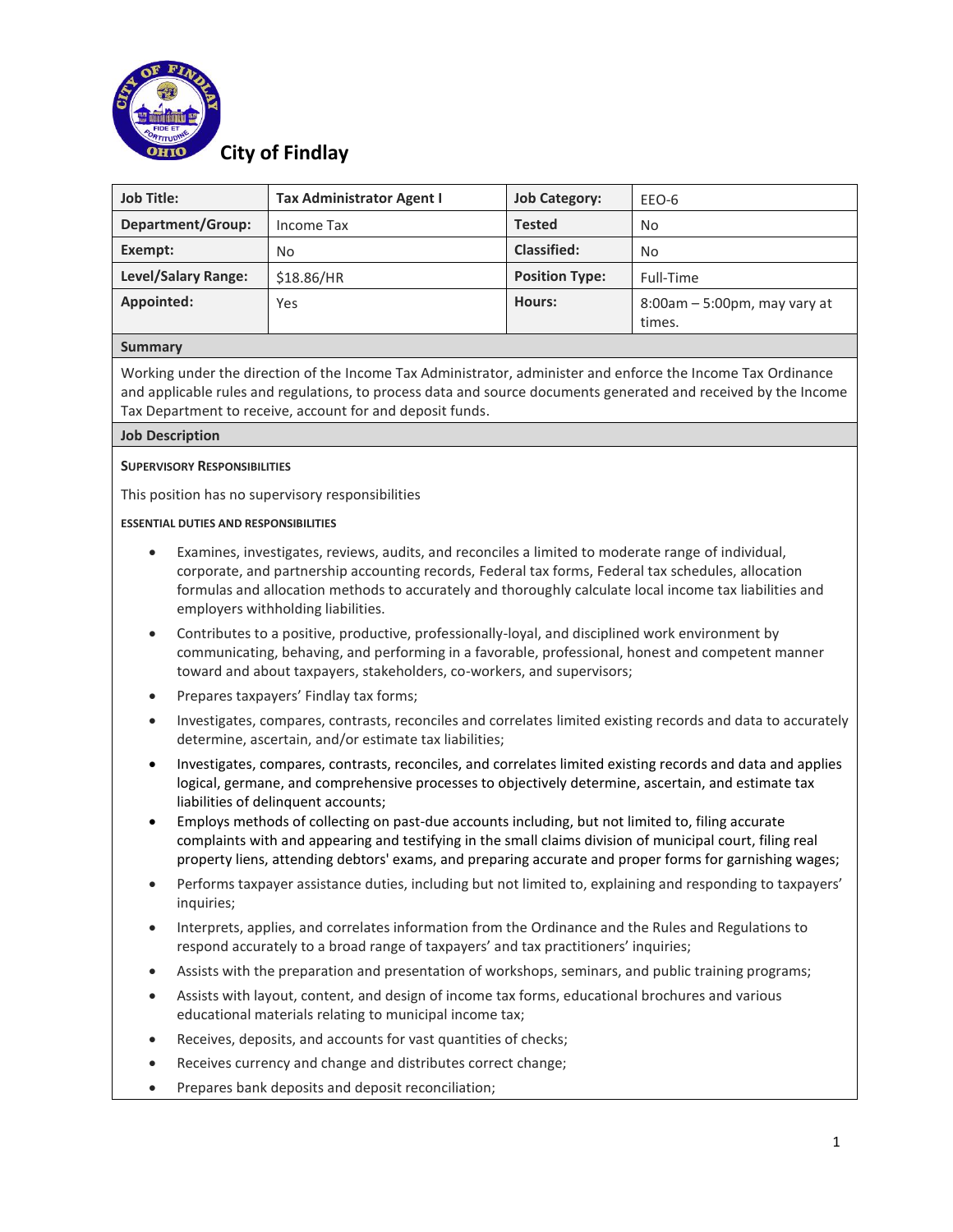

## **City of Findlay**

- Prepares purchase orders, sorts and distributes mail;
- Processes mail for City departments and accurately charges postage expenses back to the department;
- Proficient with Microsoft Office Suite (Word, Excel, Access, and PowerPoint) or similar software;
- Performs other duties as required.

#### **REASONING ABILITY**

Ability to apply thorough and comprehensive understanding to interpret and carry out a variety of instructions furnished in written, oral, or diagrammatic form; solve practical problems and deal with abstract and multiple concrete variables in situations where little standardization and precedents exist. Choose an appropriate level of initiative. Discern the difference between problems that can be solved and problems that have no solutions, but must be managed.

#### **MATHEMATICAL ABILITY**

Ability to add, subtract, multiply, and divide all units of measure; perform the four operations with like common and decimal fractions; perform arithmetic operations involving all U.S. monetary units; work with, compute, and apply interest, ratios, proportions and percentages; calculate variables and formulas, monomials, ratios and proportion variables; deal with system of real numbers and related algebraic equations and inequalities; practical application of fractions, percentages, ratios, proportions and practical algebra.

#### **LANGUAGE SKILLS**

Ability to read, understand, interpret and apply tax related municipal ordinances, rules and regulations, policies, procedures and instruction. Assists in editing and proofreading internally generated reading materials. Understands and follows safety rules and product warnings

Ability to write professional and persuasive business letters, memorandums, reports and other documents using prescribed formats and conforming to all rules of punctuation, grammar, diction, and style. Assists with writing and revising income tax return instructions and other educational publications related to municipal income tax.

Ability to speak clearly and effectively in both one-on-one and group situations.

## **LICENSES AND CERTIFICATIONS**

No Licenses required.

#### **EDUCATION AND/OR EXPERIENCE**

High School Diploma/GED. Minimum of successful completion of Accounting Principles I and II and Introduction to Federal Income Tax or equivalent education and experience. Additional Accounting education is desired.

#### **OTHER KNOWLEDGE SKILLS AND/OR ABILITIES**

- Understanding of and the ability to make practical application of the customary practices, rules, regulations, procedures, and principles of tax administration;
- Ability to follow written and verbal instructions;
- Demonstrated ability to maintain a high degree of organization, coordination and communication with attention to detail and accuracy;
- Ability to establish and maintain cooperative working relationships with employees, officials, other agencies and the general public;
- Ability to respect and adhere to correct and specific principles of confidentiality, integrity, credibility, objectivity, and independence;
- Ability to exercise and appropriate level professional skepticism in a dignified and respectful manner;